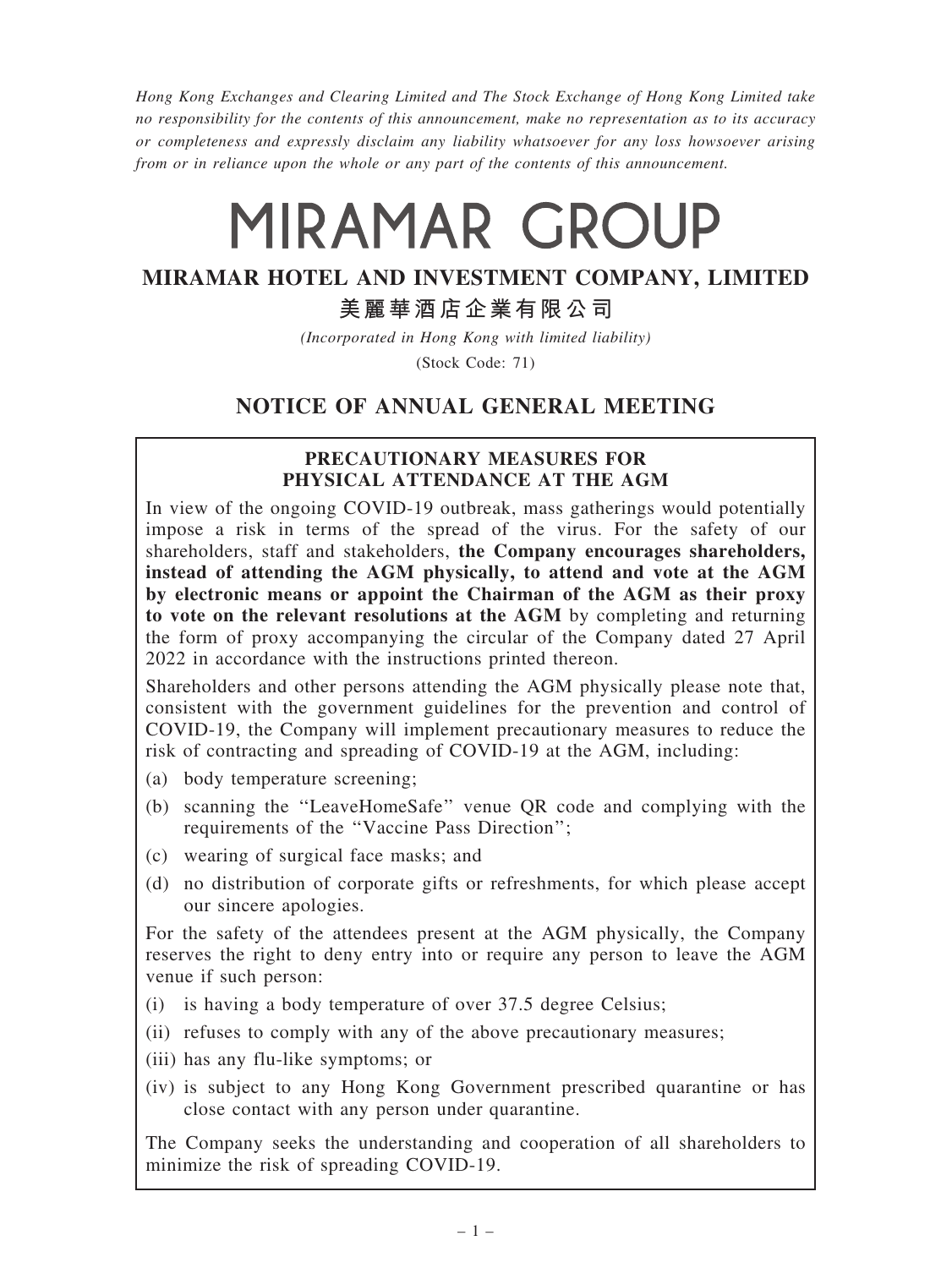NOTICE IS HEREBY GIVEN THAT the Annual General Meeting of the Company will be held at The Ballroom, 18/F, The Mira Hong Kong, 118–130 Nathan Road, Tsim Sha Tsui, Kowloon, Hong Kong on Tuesday, 7 June 2022 at 12:00 noon (the ''AGM'') to transact the following business:

- 1. To receive and consider the Audited Financial Statements and the Reports of the Directors and Auditor for the year ended 31 December 2021.
- 2. To declare a Final Dividend.
- 3. To re-elect retiring Directors.
- 4. To re-appoint Auditor and authorise the Directors to fix the Auditor's remuneration.
- 5. To consider as special business and, if thought fit, pass the following resolutions as Ordinary Resolutions:

#### Ordinary Resolutions

#### $(A)$  "THAT:

(a) a general mandate be and is hereby generally and unconditionally given to the Directors to exercise during the Relevant Period (as defined in paragraph (b) of this Resolution) all the powers of the Company to allot, issue and deal with additional shares of the Company and to make or grant offers, agreements or options (including warrants, bonds, debentures, notes and other securities convertible into shares in the Company) which would or might require the exercise of such powers either during or after the Relevant Period, provided that the total number of shares of the Company to be allotted, issued and dealt with pursuant to the general mandate herein, otherwise than pursuant to (i) a Rights Issue (as hereinafter defined), or (ii) any option scheme or similar arrangement for the time being adopted for the grant or issue to the employees of the Company and/or any of its subsidiaries of shares or rights to acquire shares of the Company, or (iii) an issue of shares in the Company upon the exercise of the subscription or conversion rights attaching to any warrants or convertible notes which may be issued by the Company or any of its subsidiaries, or (iv) any scrip dividend pursuant to the Articles of Association of the Company from time to time, shall not exceed 20 per cent of the total number of shares of the Company in issue as at the date of this Resolution (subject to adjustment in the case of any conversion of any or all of the shares of the Company into a larger or smaller number of shares during the Relevant Period) and the said approval shall be limited accordingly;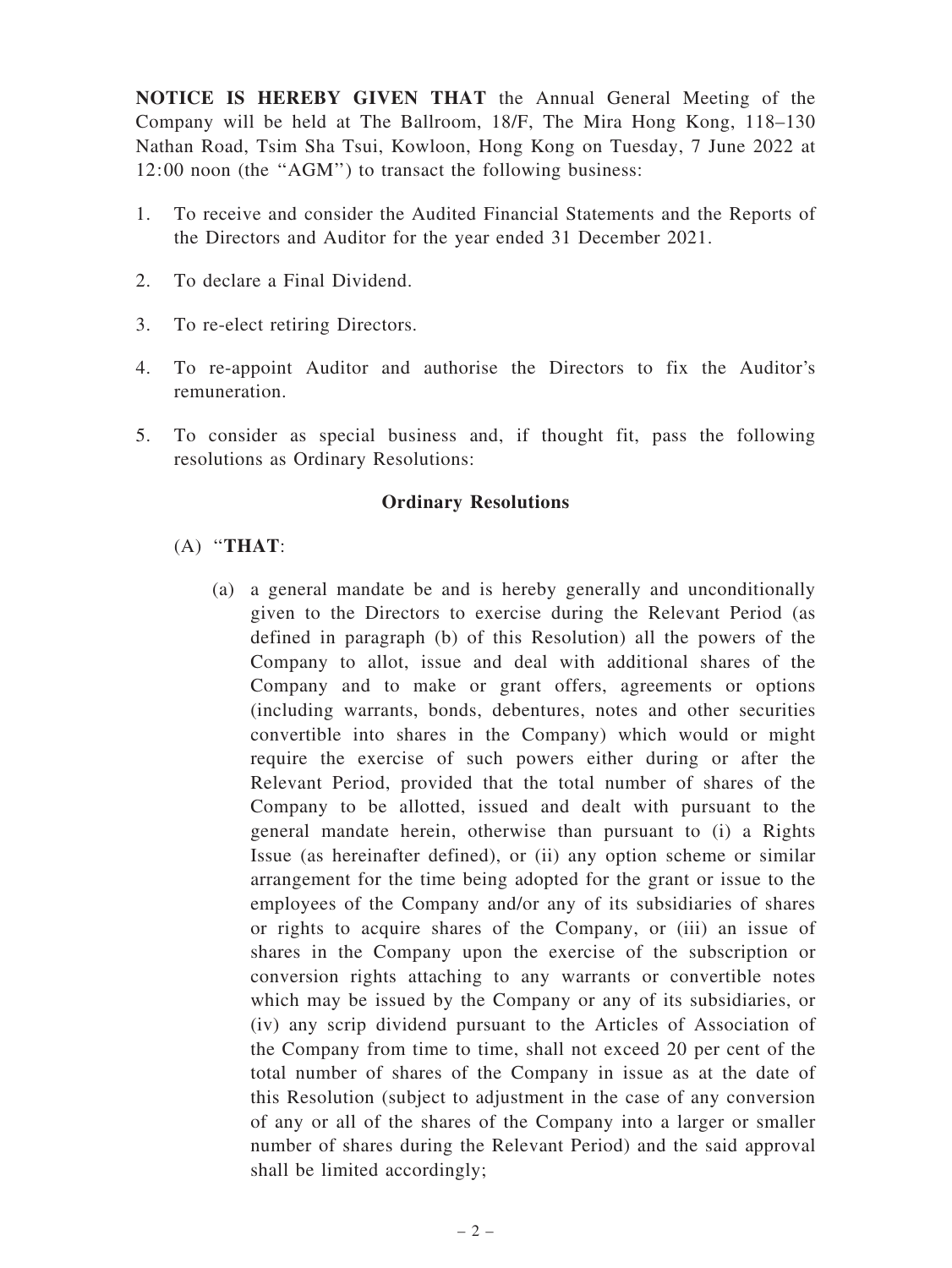(b) for the purposes of this Resolution:

"Relevant Period" means the period from the date of passing of this Resolution until whichever is the earliest of:

- (i) the conclusion of the next Annual General Meeting of the Company;
- (ii) the expiry of the period within which the next Annual General Meeting of the Company is required by the Articles of Association of the Company or the Companies Ordinance (Chapter 622 of the Laws of Hong Kong) to be held; and
- (iii) the date on which the approval set out in this Resolution is revoked or varied by an ordinary resolution of the Shareholders in general meeting.

"Rights Issue" means an offer of shares in the capital of the Company open for a period fixed by the Directors of the Company to holders of shares of the Company whose names appear on the Register of Members of the Company on a fixed record date in proportion to their then holdings of such shares as at that date (subject to such exclusions or other arrangements as the Directors of the Company may deem necessary or expedient in relation to fractional entitlements or having regard to any restrictions or obligations under the laws of, or the requirements of any recognised regulatory body or any stock exchange in, any territory outside Hong Kong).''

- $(B)$  "THAT:
	- (a) subject to paragraph (b) of this Resolution, the exercise by the Directors during the Relevant Period (as hereinafter defined) of all the powers of the Company to buy back shares of the Company on The Stock Exchange of Hong Kong Limited (''Stock Exchange'') or on any other stock exchange on which the securities of the Company may be listed and recognised by the Stock Exchange and the Securities and Futures Commission for this purpose, subject to and in accordance with all applicable laws and the requirements of the Rules Governing the Listing of Securities on the Stock Exchange or of any other stock exchange as amended from time to time be and is hereby generally and unconditionally approved;
	- (b) the total number of shares of the Company to be bought back pursuant to the approval in paragraph (a) above shall not exceed 10 per cent of the total number of shares of the Company in issue as at the date of this Resolution (subject to adjustment in the case of any conversion of any or all of the shares of the Company into a larger or smaller number of shares during the Relevant Period) and the said approval shall be limited accordingly; and
	- (c) for the purposes of this Resolution:

''Relevant Period'' shall have the same meaning as assigned to it under Ordinary Resolution 5(A) as set out in the notice convening the AGM.''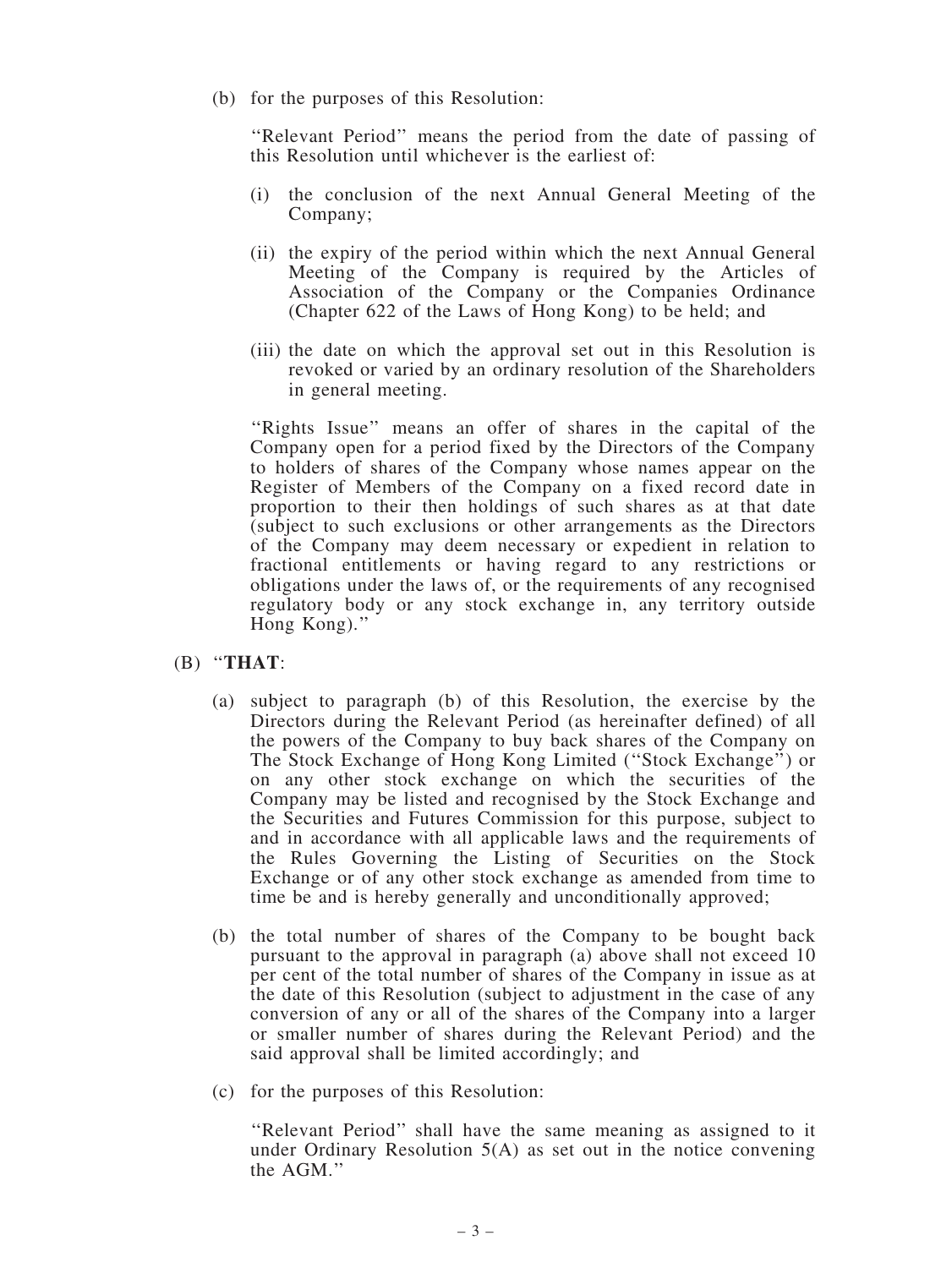#### (C) ''THAT:

the general mandate granted to the Directors and for the time being in force to exercise the powers of the Company to allot, issue and deal with additional shares of the Company pursuant to Ordinary Resolution 5(A) as set out in the notice convening the AGM be and is hereby extended by the addition to the total number of shares which may be allotted, issued and dealt with or agreed conditionally or unconditionally to be allotted, issued and dealt with by the Directors pursuant to such general mandate such number of shares of the Company bought back by the Company since the granting of the said general mandate pursuant to the exercise by the Directors of the powers of the Company to buy back such shares under the authority granted pursuant to Ordinary Resolution 5(B) as set out in the notice convening the AGM provided that such number of additional shares shall not exceed 10 per cent of the total number of shares of the Company in issue as at the date of this Resolution (subject to adjustment in the case of any conversion of any or all of the shares of the Company into a larger or smaller number of shares during the Relevant Period).''

> By Order of the Board CHU KWOK SUN Corporate Secretary

Hong Kong, 27 April 2022

Registered Office: 15/F, Mira Place Tower A 132 Nathan Road Tsim Sha Tsui Kowloon Hong Kong

Notes:

(1) The above Meeting will be a hybrid meeting. Shareholders have the option of attending, participating and voting at the meeting by visiting the website at https://meetings.computershare.com/MiramarAGM2022 (the ''Online Platform''). Shareholders attending the above Meeting using the Online Platform will also be counted towards the quorum and they will be able to cast their votes and submit questions through the Online Platform. Login details to access the Online Platform are included in the Company's notification letter to Shareholders sent together with the circular of the Company dated 27 April 2022. Subject to the development of the COVID-19 pandemic, the Company may be required to change the meeting arrangements for the Meeting at short notice. Shareholders are advised to check the Company's website (www.miramar-group.com) and HKEXnews website (www.hkexnews.hk) for further announcement(s) and update(s) on such arrangements and/or further special measures to be taken.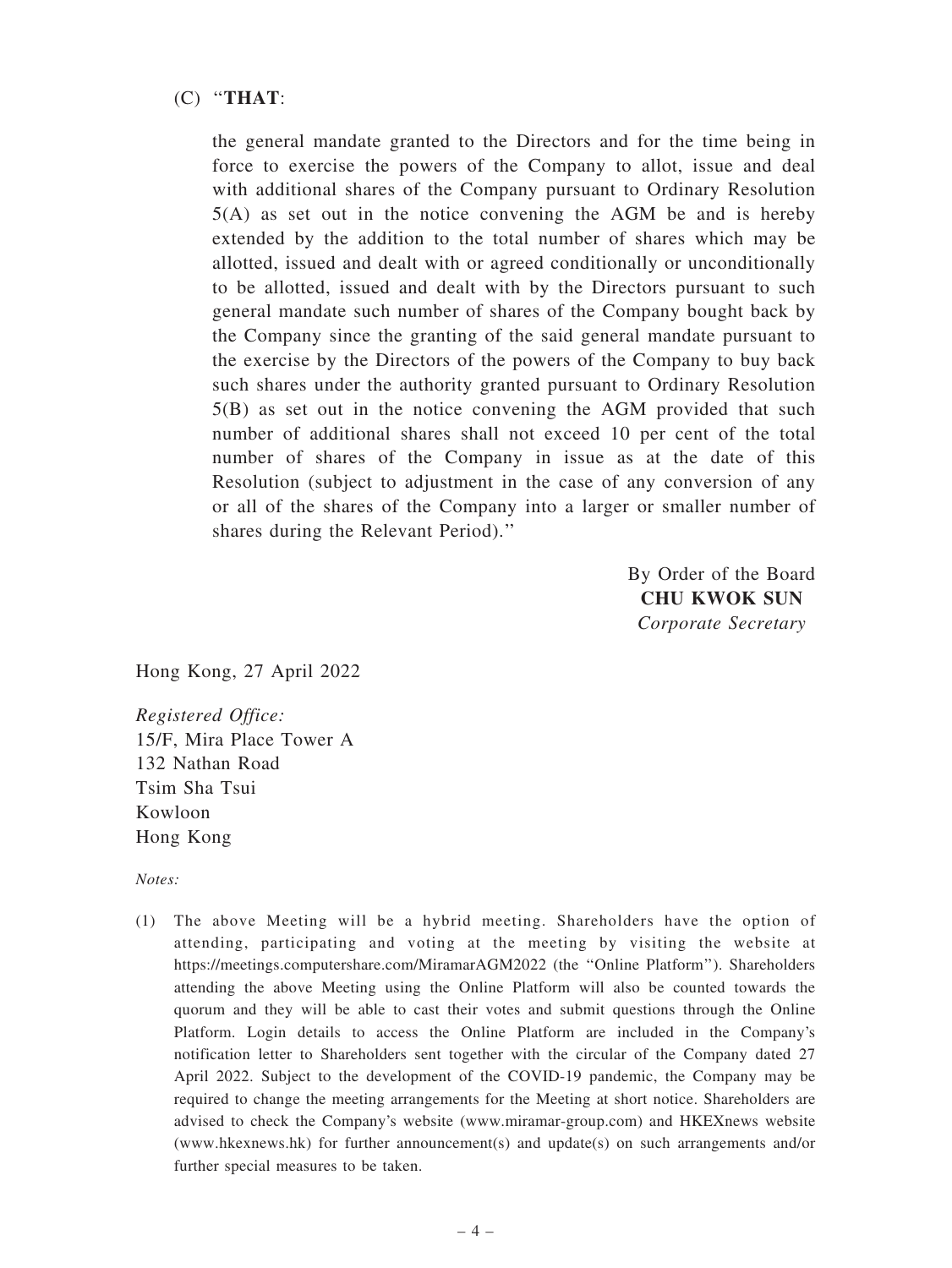- (2) At the above Meeting, the Chairman will exercise his power under Article 56 of the Articles of Association to put each of the resolutions to be voted by way of a poll.
- (3) A Shareholder of the Company (the ''Shareholder(s)'') entitled to attend, speak and vote at the above Meeting is entitled to appoint one proxy or more proxies to attend and speak and on a poll, to vote instead of him at the Meeting, and separate proxies may be appointed by a Shareholder to represent the respective number of shares held by the Shareholder as specified in the relevant proxy form. A proxy need not be a Shareholder. Form of proxy and the power of attorney or other authority, if any, under which it is signed (or a notarially certified copy of that power of attorney or authority) must be lodged with the Company's share registrar, Computershare Hong Kong Investor Services Limited (the ''Company's Registrar'') at 17M Floor, Hopewell Centre, 183 Queen's Road East, Wanchai, Hong Kong not less than 48 hours (excluding any part of a day that is a public holiday) before the time appointed for holding the Meeting or any adjournment or postponement thereof or, in the case of poll taken more than 48 hours after it was demanded, not less than 24 hours (excluding any part of a day that is a public holiday) before the time appointed for the taking of the poll.
- (4) For the purpose of determining Shareholders who are entitled to attend and vote at the above Meeting, the Register of Members of the Company will be closed from Wednesday, 1 June 2022 to Tuesday, 7 June 2022, both days inclusive, during which period no transfer of shares will be registered. In order to be entitled for attending the above Meeting, all transfer documents accompanied by the relevant share certificates must be lodged for registration with the Company's Registrar at Rooms 1712–1716, 17th Floor, Hopewell Centre, 183 Queen's Road East, Wanchai, Hong Kong not later than 4:30 p.m. on Tuesday, 31 May 2022.
- (5) For the purpose of determining Shareholders who qualify for the proposed final dividend, the Register of Members of the Company will be closed from Monday, 13 June 2022 to Friday, 17 June 2022, both days inclusive, during which period no transfer of shares will be registered. In order to qualify for the proposed final dividend, all transfer documents accompanied by the relevant share certificates must be lodged for registration with the Company's Registrar at Rooms 1712–1716, 17th Floor, Hopewell Centre, 183 Queen's Road East, Wanchai, Hong Kong not later than 4:30 p.m. on Friday, 10 June 2022. The proposed final dividend will be paid to Shareholders whose names appear on the Register of Members of the Company on Friday, 17 June 2022.
- (6) Concerning item no. 3 above, Mr Eddie Lau Yum Chuen, Mr Thomas Liang Cheung Biu, Dr David Sin Wai Kin, Mr Richard Tang Yat Sun and Mr Howard Yeung Ping Leung will retire from office and, being eligible, have offered themselves for re-election at the above Meeting.
- (7) Details relating to re-election of the above retiring directors and the Ordinary Resolution (B) (including the relevant explanatory statement) of item no. 5 above are set out in Appendices I and II to the circular of the Company dated 27 April 2022.
- (8) Concerning Ordinary Resolutions (A) and (C) of item no. 5 above, approvals are being sought from Shareholders, as a general mandate in compliance with Sections 140 and 141 of the Companies Ordinance (Chapter 622 of the Laws of Hong Kong) and the Rules Governing the Listing of Securities on the Stock Exchange, that in the event it becomes